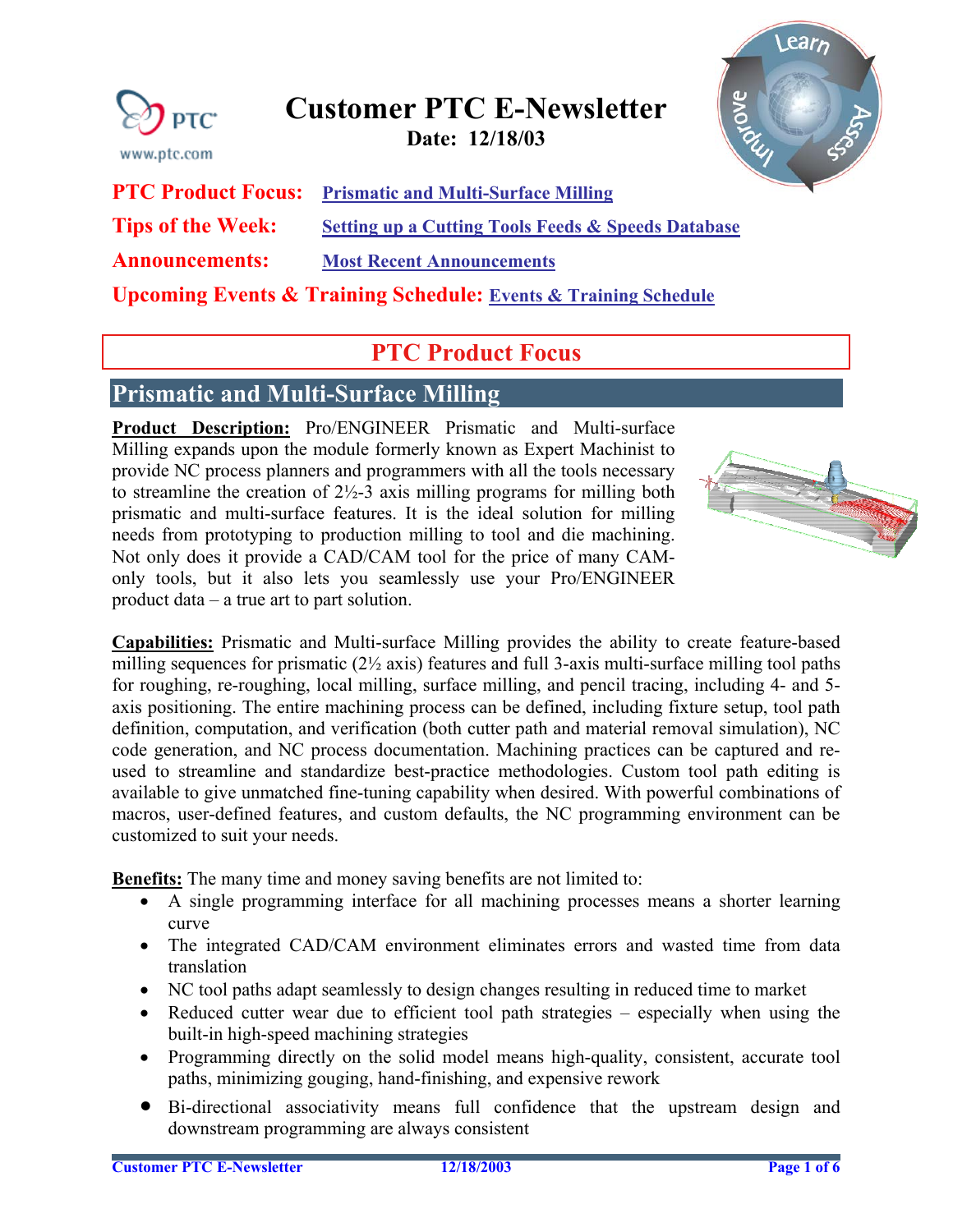## **Tips of the Week**

## <span id="page-1-0"></span>**Setting up a Cutting Tools Feeds & Speeds Database**

**Summary:** A cutting tools database can be used in Pro/NC to automatically load feed, speed, and depth of cut information for a given milling cutter in a given material and cutting condition. Not only does this save time by loading the parameters automatically, but it also helps reduce errors and ensure consistent practice throughout the shop, especially for new or inexperienced programmers. This technique describes how to set up and use such a database. It should be noted that this is not the same as the machinability database, which uses a table-based approach to the cutting condition. This technique works in both the Pro/E 2001 and Pro/E Wildfire releases.

#### *First Step: Create the folder structure*

- 1) In a Windows Explorer window, create a new folder (with any name (no spaces!) – in this example we will call it "toolcrib") where you wish to store your tools.
- 2) In that folder, create a folder named "materials" (without quotes) – this name is a requirement.
- 3) In the materials folder, create a folder for each material In the materials folder, create a folder for each material Figure 1: Folders (bronze, copper, Play-Doh, etc.). See Figure 1.
- 4) Start Pro/E
- 5) Pick Utilities\Options [Tools\Options in Pro/E Wildfire] and add pro\_mf\_tprm\_dir to your config.pro, supplying the full path to the toolcrib folder as its value. Save the config.pro.

### *Second Step: Create the cutting tools*

- 1) Make sure that pro\_mf\_tprm\_dir points to the toolcrib folder.
- 2) Create a new temporary manufacturing model with a mill workcell so that you can access the Tools Setup dialog box.
- 3) Begin creating a new cutting tool; give it a name, dimensions, number of teeth, comment, etc.
- 4) In the Feeds\_Speeds tab of the dialog:
	- a) Select a stock material (the materials you defined as folders will be available in the pulldown list)
	- b) Select an Application (i.e., general cutting condition; Roughing or Finishing)
	- c) Supply speed, feed, axial depth, and radial depth data. See Figure 2.
	- d) Repeat step c for the other application
	- e) Save the tool
- 5) Repeat steps a-e for each material

| Name                                                                 | FLT10000    |                          |              |              | 0.000                      |
|----------------------------------------------------------------------|-------------|--------------------------|--------------|--------------|----------------------------|
| Type                                                                 | MILLING     |                          | $\checkmark$ |              | 3.000                      |
| Material                                                             | <b>HSS</b>  |                          |              |              |                            |
| Units                                                                | <b>INCH</b> |                          | $\checkmark$ | 1.000        |                            |
| Geometry                                                             | Settings    | Speeds_<br>Feeds         | BOM.         |              |                            |
| Properties                                                           |             |                          |              |              |                            |
|                                                                      |             |                          |              |              |                            |
|                                                                      |             | Roughing<br>$\checkmark$ |              |              | <b>English Unit System</b> |
|                                                                      |             | <b>ALUMINIUM</b><br>hat. |              |              | Metric Unit System         |
| Cutting Data                                                         |             |                          |              |              |                            |
|                                                                      | 2292        |                          | rev / min    | $\checkmark$ | Read DB                    |
|                                                                      | 23.00       |                          | in $/$ min   | v            |                            |
| Application:<br>Stock<br>Material<br>Speed:<br>Feed:<br>Axial Depth: | 0.800       |                          | in.          | v            |                            |

## Figure 2: The Tools Setup dialog

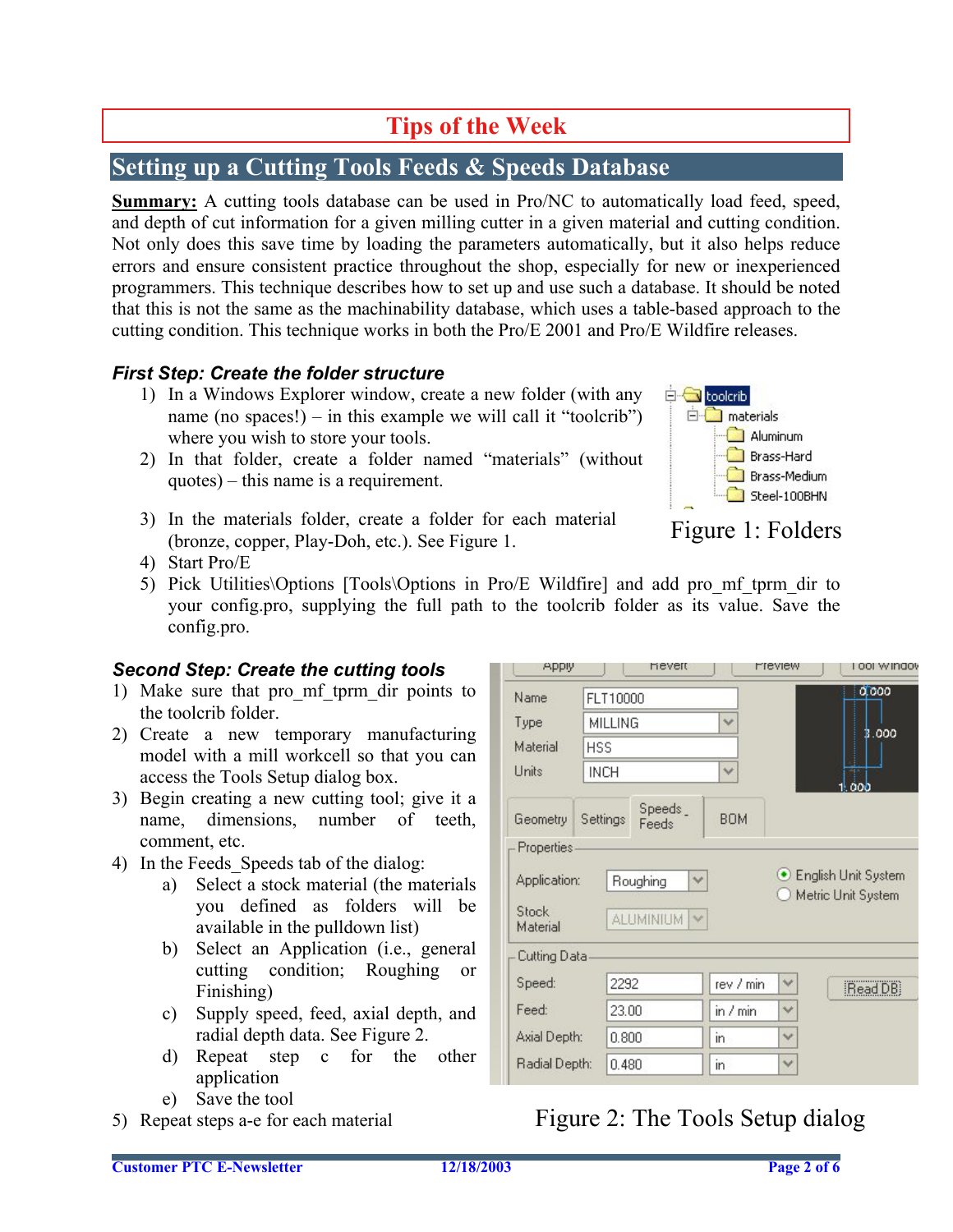6) Perform steps 3-5 for each new tool (note: new tools can be added at any time during any Pro/NC session where pro\_mf\_tprm\_dir points to your toolcrib folder).

#### **How to use the database:**

When you create an operation in Pro/NC, be sure to select the Stock Material from the pulldown in the Operation Setup dialog. There are a couple ways to access the parameters:

|             | <b>■Param Tree</b> |                      |         |               |                |                               |
|-------------|--------------------|----------------------|---------|---------------|----------------|-------------------------------|
| <b>File</b> | View<br>Edit       |                      |         |               |                |                               |
| Input:      | Copy<br>Paste      | $Ctrl + C$<br>Ctrl+V |         |               |                |                               |
|             | Paste Row          |                      |         |               | Volume Milling |                               |
| Man         | Copy From Tool     |                      | All     |               | Roughing       |                               |
|             | <b>CUT_FEED</b>    |                      | Spindle | $\rightarrow$ | Finishing      |                               |
|             | STEP_DEPTH         |                      | Feed    | >             |                | Copy rough cutting parameters |
|             | STEP_OVER          |                      | Depth   |               |                |                               |
|             | PROF STOCK ALLOW   |                      |         |               |                |                               |

**Method 1:** In the parameter tree in an NC sequence, select Edit, Copy From Tool and either All, Spindle, Feed, or Depth, and either

### Figure 3: Parameter settings

Roughing or Finishing. The speed/feed/cut depth parameters will be read from the database for the workpiece material and current tool. See Figure 3.

**Method 2:** Picking Edit, Copy From Tool can get tedious, so you can use relations to automate it. In the NC sequence parameters or in the site, enter the symbolic value rather than a number for each applicable parameter. The parameters and the symbolic names to use are given in the following table:

| <b>Cutting Data</b>                         | <b>Parameter value for Roughing</b> | <b>Parameter value for Finishing</b> |
|---------------------------------------------|-------------------------------------|--------------------------------------|
| SPINDLE SPEED in revs per<br>minute         | TOOL ROUGH SPINDLE RPM              | TOOL FINISH SPINDLE RPM              |
| SPINDLE SPEED in length units<br>per minute | <b>TOOL ROUGH SURFACE SPEED</b>     | TOOL FINISH SURFACE SPEED            |
| CUT FEED per minute, e.g. IPM               | TOOL ROUGH FEED RATE                | TOOL FINISH FEED RATE                |
| CUT FEED per tooth, e.g. IPR                | TOOL ROUGH FEED PER UNIT            | TOOL FINISH FEED PER UNIT            |
| Axial depth (STEP DEPTH)                    | TOOL ROUGH AXIAL DEPTH              | TOOL FINISH AXIAL DEPTH              |
| Radial depth (STEP OVER)                    | TOOL ROUGH RADIAL DEPTH             | TOOL FINISH RADIAL DEPTH             |

For example, if "TOOL\_ROUGH\_FEED\_RATE" (no quotes) is entered as the value of the NC sequence parameter CUT\_FEED, (and if CUT\_UNITS is set to a length per minute value such as IPR) then Pro/NC will read the value for "Feed" from the cutting tool in use, based upon the workpiece material defined in the operation. This can be done in sequence parameter files and in site files.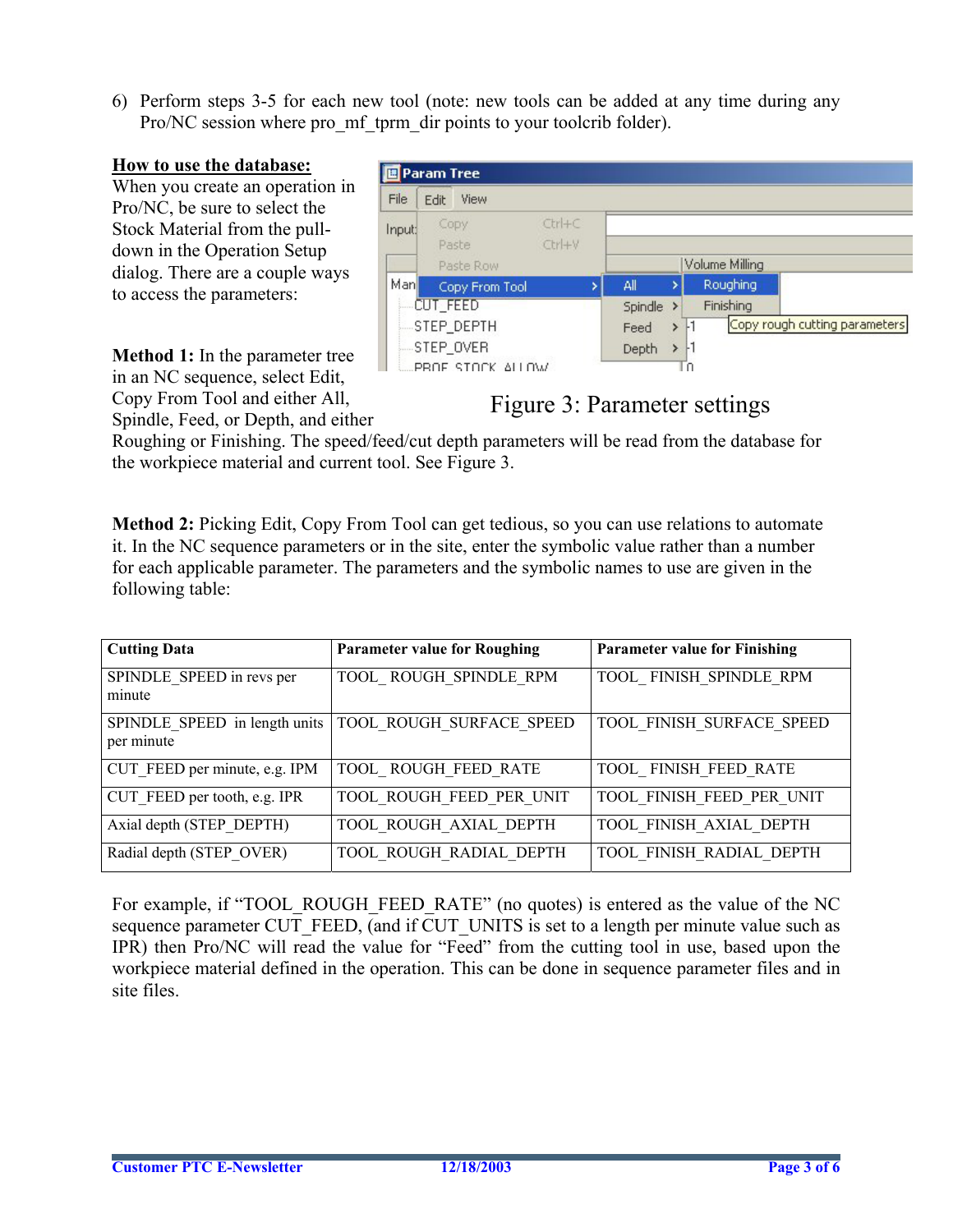### **Announcements**

#### <span id="page-3-0"></span>Timeout Issue

#### **[Timeout Issue](http://www.ptc.com/go/timeout/)**

Click on the above link to visit a page that will be updated regularly with new information about the "time-out" issue.

Also feel free to review an [industry Analyst Commentary](http://www.cadwire.net/commentary/?30013) on the timeout issue and see a copy of [the communication](http://go.cadwire.net/?30013,1,1) that was sent to our customers.

#### Hands-On Workshops

#### **[Hands-On Workshops](http://www.ptc.com/appserver/it/icm/cda/template_lib/events/online.jsp?im_dbkey=17625&im_language=en)**

Experience and receive the next generation of CAD - Pro/ENGINEER Wildfire. During these workshops you can try it yourself to experience this breakthrough in simple, powerful, and connected in CAD software.

#### Tips & Techniques Webcasts

#### **[Tips & Techniques Webcasts](http://www.ptc.com/appserver/it/icm/cda/template_lib/events/series.jsp?&im_dbkey=11442&icg_dbkey=141)**

These regularly scheduled 60-minute technical programs are designed and facilitated by PTC experts to provide you, with a step-by-step process to help you optimize your knowledge and skills of PTC Solutions

Special Hardware offers for customers updating to Pro/ENGINEER Wildfire

[http://www.ptc.com/partners/hardware/current/wildfire\\_tlo.htm](http://www.ptc.com/partners/hardware/current/wildfire_tlo.htm)  <http://www.3dlabs.com/PTC/>

#### PTC Sponsored Events

Click below to see PTC sponsored events:

<http://www.ptc.com/company/news/events/index.htm>

Thinking About Pro/ENGINEER Wildfire? Check this out.



<http://www.ptc.com/go/engineering/index.htm>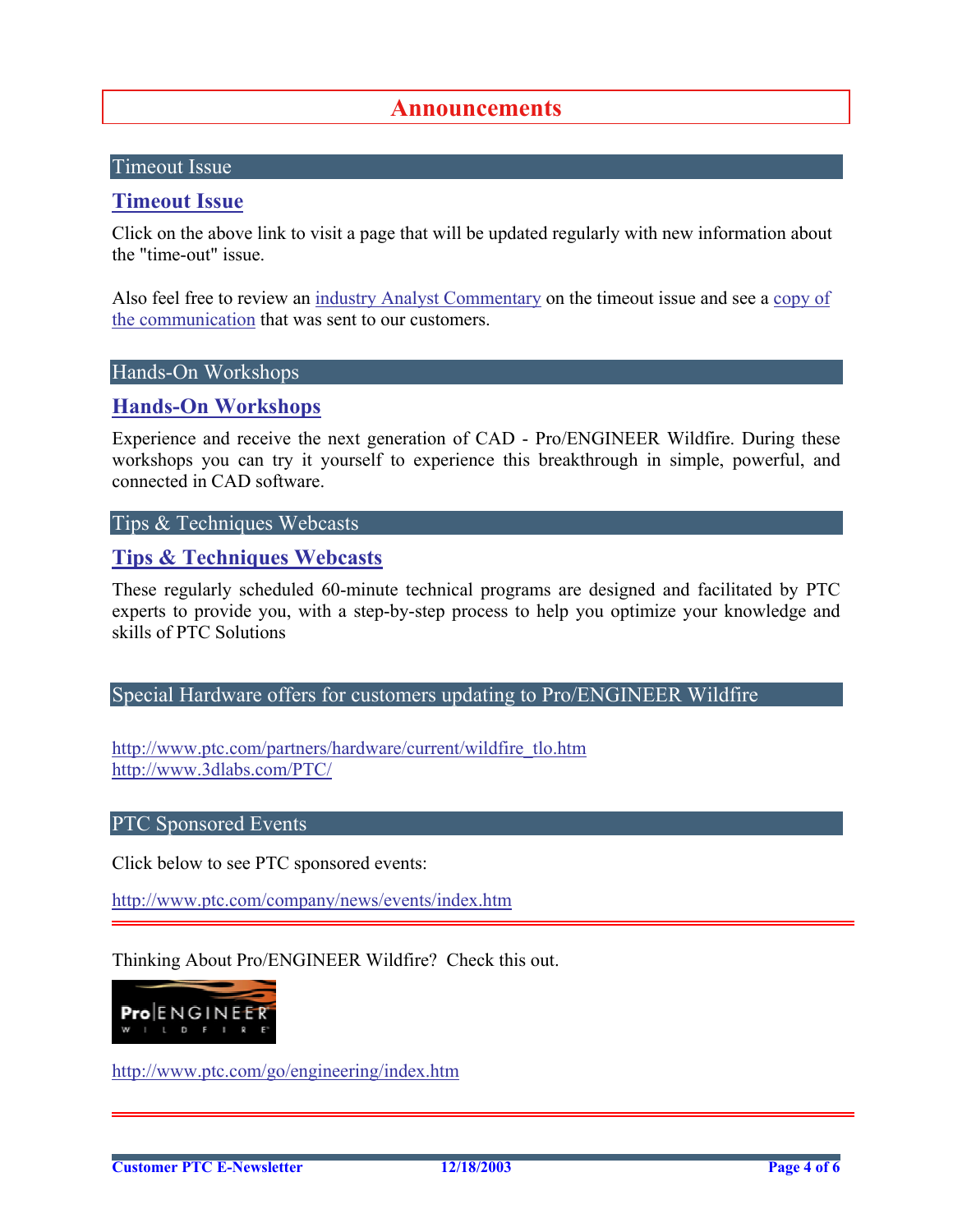#### **E-PROFILES IS HERE!!**

We have been eagerly anticipating the debut of the new electronic version of Profiles Magazine and now it is here! This new web site will supplement the print edition of the magazine and will provide new useful features not feasible with paper media. e-Profiles will provide you with 24x7, worldwide access to key information previously available exclusively in the print version. "Tips & Tricks," a popular feature pioneered by Pro/USER, has also moved to the web and will be expanded as the site matures. Future plans include several foreign-language editions of Profiles for our many international readers. Currently, Profiles is printed in English and Japanese.

Please take a few minutes to check out this new web site. We don't think you will be disappointed.

<http://profilesmagazine.com/>

[Back To Top](#page-0-0)